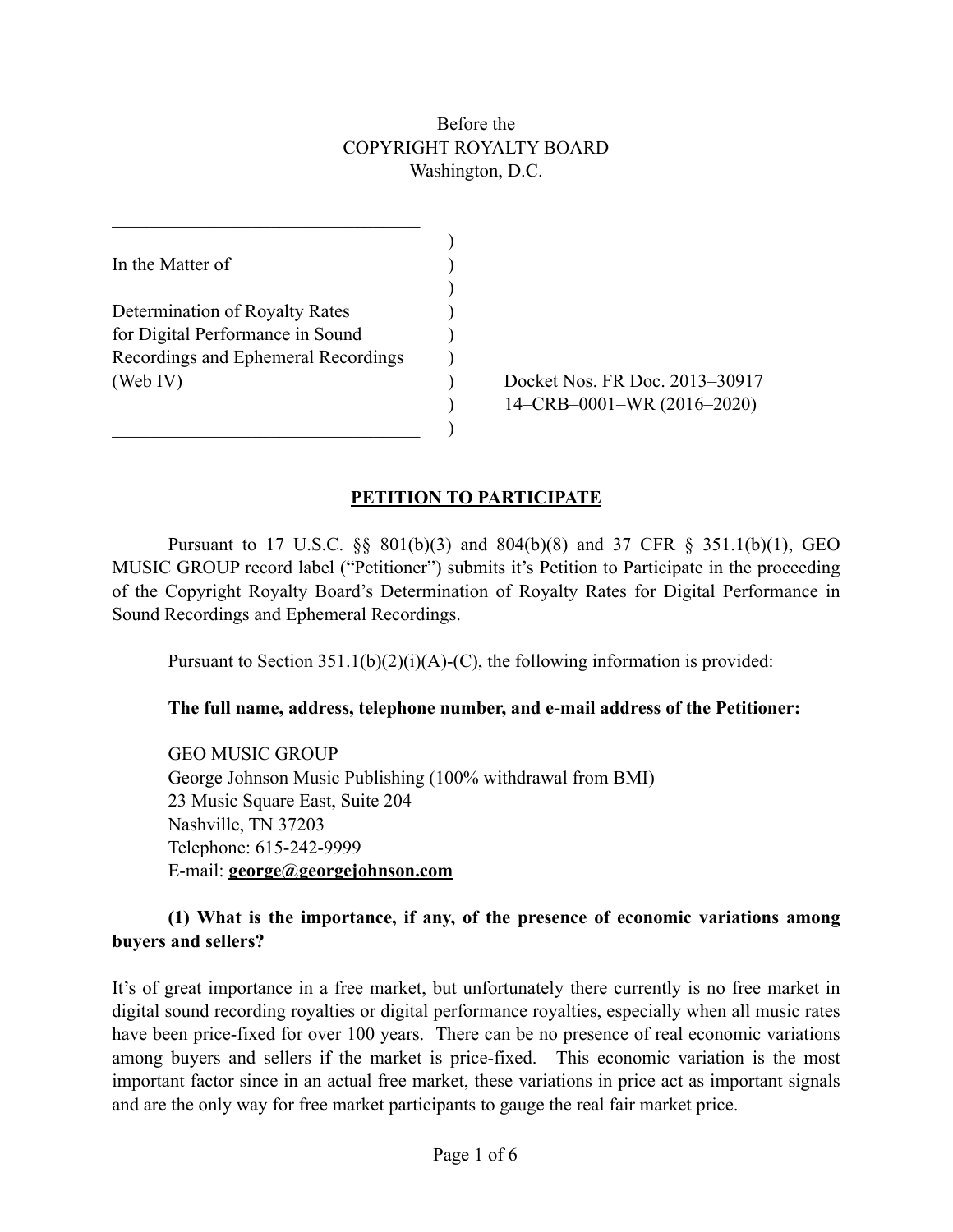When any product is price fixed for 100 years, there is no possible way to tell what the fair market price should be. Only the free market can set realistic prices that will have normal economic variations that signal a true market price, not a price-fixed rate of .0012 per song.

We haven't had a free market in music royalties for over 100 years and the idea that any human being has "perfect knowledge" of any market and can set rates for all people or "create" a free market is literally impossible.

Nobody can create a free market, a free market can only create itself. There is simply no way to replicate a "hypothetical" marketplace. This is why most rates for all digital music copyrights end up at .00000012 in the real world instead of the set rate of .0012.

Furthermore, there is no economic variation when the price is fixed at virtually nothing.

Price fixing rates at .0012 or .00000012 is not a fair market price for a sound recording or any type of copyright.

The only variation is how much third parties skim off the top of .0012 where the owner of the copyright gets .00000012, if any.

There are huge amounts of up front money in the millions of dollars that certain premium artists secretly receive from certain streaming companies to make up for the lack of digital sound recording and performance royalties, that is another distortion of price-fixing rates at nanopennies. A few artists are allowed millions of dollars in up front money from streamers while millions of other artists, songwriters and sound recording owners are forced to accept .00000012 for their sound recording copyright and performance copyrights.

The only solution is to let digital sound recording owners negotiate in the free market.

One experiment might be for the Board to temporarily recuse itself for a time being of all royalty disputes between private parties and let them work it out to establish real free market rates, especially since most of the major record companies and their respective publishing companies are no longer bound by the consent decree for their underlying works.

If Spotify or Youtube or Rdio, etc. does not offer an acceptable solution or market rate for digital sound recording plays on a per-play basis, then Universal, Warner Brothers, Sony, or Taylor Swift can pull their catalog until an acceptable officer is reached.

While the Board or others might call this a market disruption, it's really just the free market correcting itself as in the recent case of BMI losing 4 out of 5 of the top music publishers in the world with their 100% withdrawal.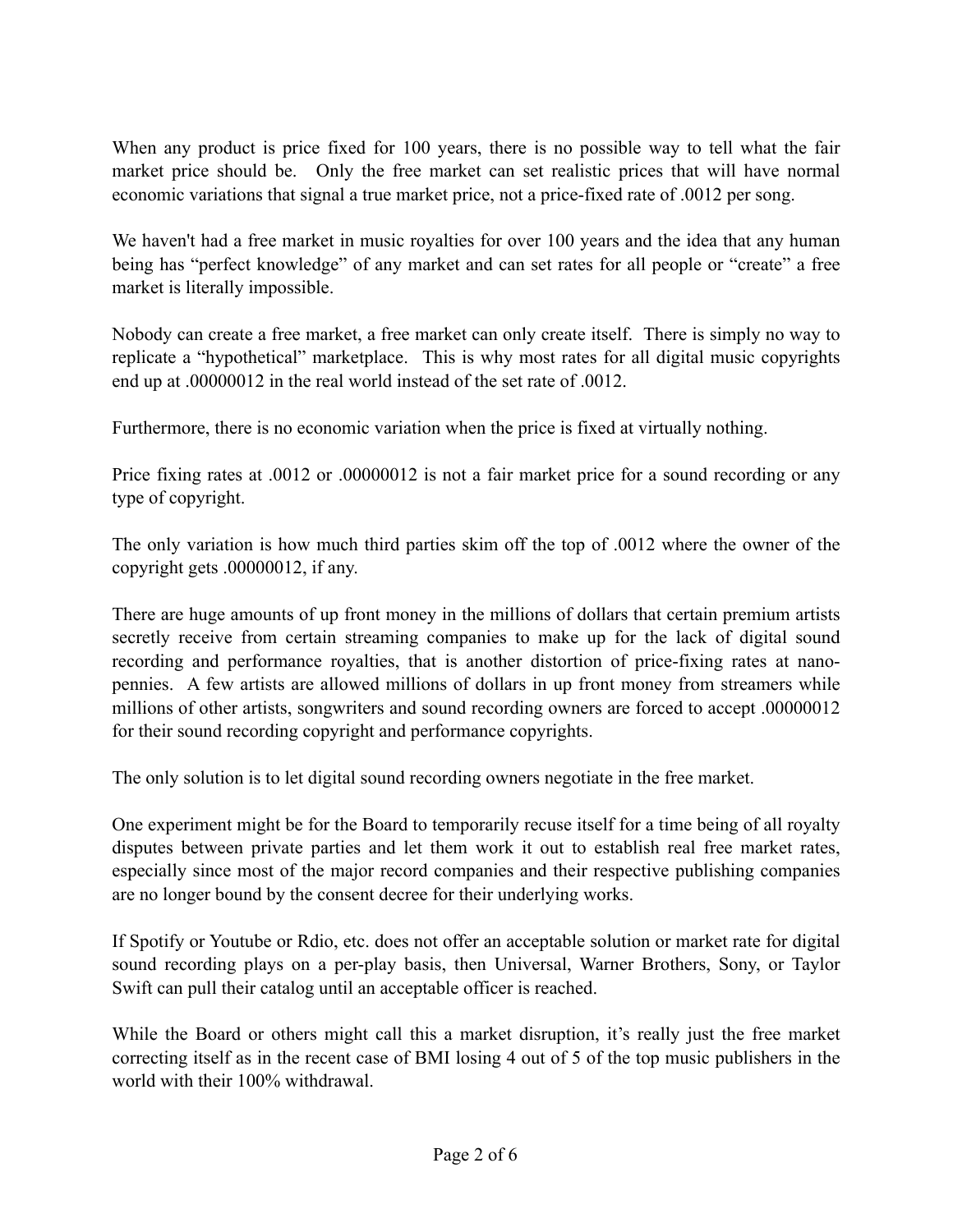With 4/5th of the major publishers in the world leaving BMI for good, and eventually ASCAP, it's a perfect example of how a 100 year system of price fixing and centralized planning has forced the music publishers out forever. Collective bargaining, blanket licensing have taken it's toll and even the great Burt Bacharach recently wrote a WSJ editorial on the elimination of the consent decree which allows streamers to steal our songs at below market rates without negotiating and that has to stop.

That really is the entire point, if streamers, ASCAP, record labels, publishers, songwriters, etc. had to negotiate with each other instead of running to the Board for every tiny dispute, all rates would be much higher in a robust and prosperous free market.

However, if the Board must set rates, it should adopt the 12 to 22 cent Pandora model as a temporary "minimum statutory rate" for all streaming, digital radio, or webcasting digital sound recordings.

This is not a free market solution and just additional price fixing, but like in the case of the Copyright Act of 1909, it may be the only temporary solution.

After that, the Board should adopt higher rates closer to 52 cents per song for all digital sound recordings. This is based on the 2 cent minimum statutory rate set for mechanical royalties in 1909 by the Copyright Act.

Adjusted for real inflation using the CPI, 2 cents in 2013 is approximately 52 cents per song for a mechanical royalty. This rate should be applied to digital sound recording since real world inflation is never factored into price-fixing royalty rates.

This Petitioner's argument, though this Petition is directed at digital sound recordings, is that since a stream is a mechanical and performance royalty at the same time, and that any mechanical is subject to the minimum statutory rate of 9.1 cents, that the Board had not authority to eliminate the minimum rate of 9.1 cents from a mechanical, or lower the rate. This decision has literally decimated the songwriting and publishing industry overnight with no "gradual measured approach".

To continue to set digital sound recording royalty rates at nano-royalties like performance rates will also never work in the long term, only for the streamers.

And like the mechanical royalty side of stream, the digital sound recording royalty must also be tied to the CPI and real inflation.

This Petitioner's idea is for all streamers to create a streaming "account" exactly like an iTunes download account, but with no downloads. All the copyrights, digital sound recording and performance royalty for the underlying work are all paid up front, one time, per customer, per song. Nano-royalties could still apply to per-play streams but a one time 52 cents per copyright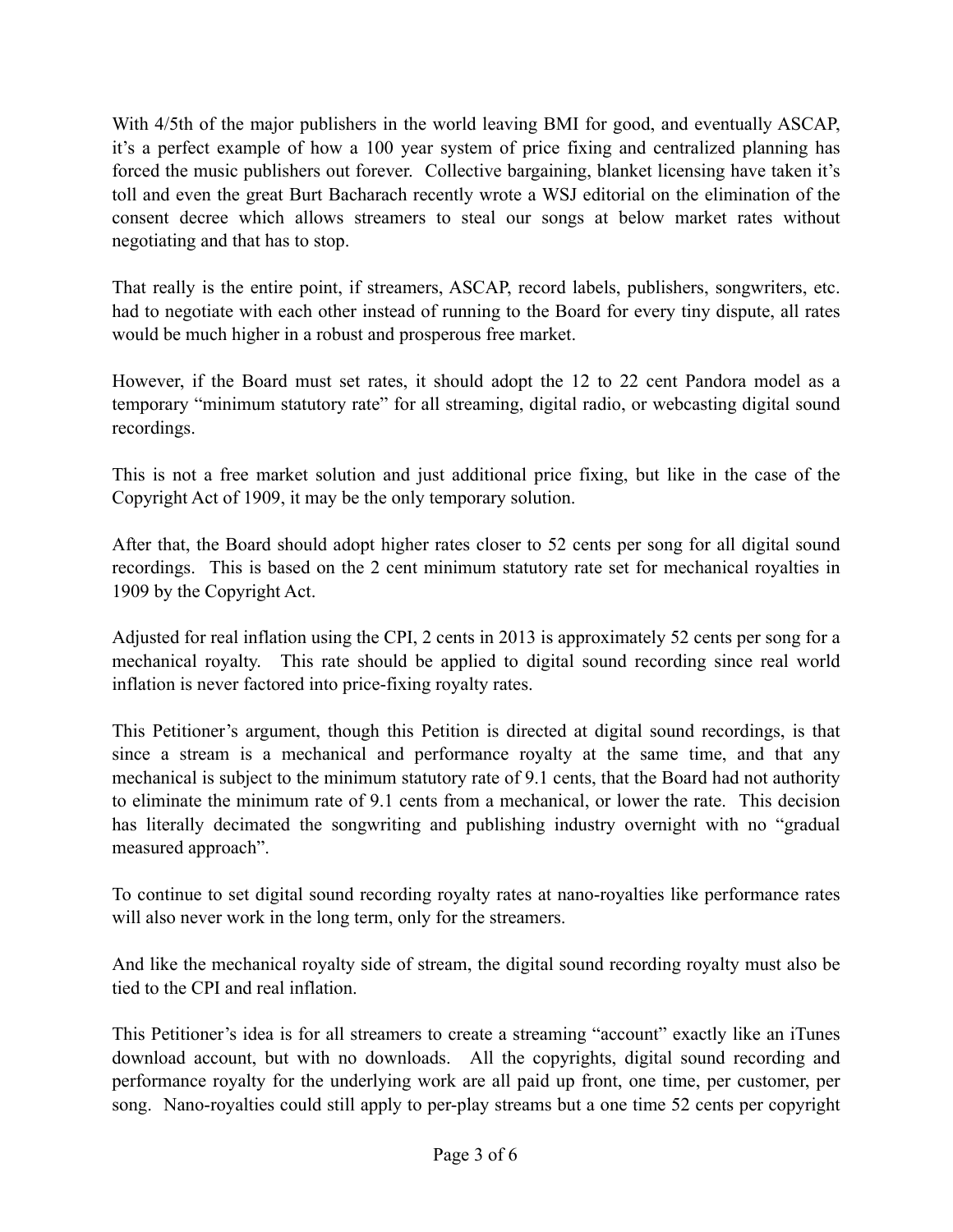could be applied to the song, 52 cents for the digital sound recording and 52 split for the performance/mechanical songwriter publisher split.

Otherwise, streamers could be stuck paying 12 to 22 cents per stream for digital sound recordings like Pandora. This one time fee per song may be another solution. The only factor, like terrestrial radio, is that ratse should be multiplied for number of listeners for commercial public uses in clubs, bars, cafes, malls, etc is businesses are streaming.

Also, all streamers and web casters should be 100% transparent and track all copyrights on a 100% per-song basis for copyright owners to inspect on streamer websites anytime.

Further interference from alleged non-profits like NARAS and other "advocate groups" who's lobbyist have never written a song and never will, must be abolished from negotiating on behalf of their self-interests and salaries. They do not represent songwriters, artists or independent sound recording copyright owners, only themselves.

# **(2) Should royalty rates embody any form of economic ''price discrimination'' in order to reflect the statutory hypothetical marketplace?**

Fixing rates at .00000012 per copyright is the price discrimination being forced upon millions of sound recording owners and the attached performance copyright of the underlying work which also suffers the same price discrimination.

These rates are being forced upon millions of songwriters, music publishers, independent sound recording creators, independent artists and singers and all the heirs and assigns.

I ask the hypothetical question of what if the government created an ARB, Attorney Royalty Board, where for 100 years a federal 3 judge panel set maximum hourly rates of .00000012 per hour, or maybe per day, or per week - all the while the 4 biggest law firms in the country in New York and Los Angeles were allowed to charge thousands of dollars an hour? How long do you think lawyers would stand for that? They wouldn't and it sure wouldn't last 100 years. That incredible price-fixing is exactly what songwriters and music publishers have had to endure the past 100 years and it looks like for the next 100 years.

I say this with all due respect, but it's the sad truth that for over 100 years the Copyright Royalty Board has literally created price discrimination and destroyed the presence of economic variations among buyers and sellers, willing sellers and willing buyers.

The irony is that, because of the Copyright Royalty Board's interference into so called "market rates" there are no more willing buyers since streamers and customers demand copyrights for free, and there are no more willing sellers since no songwriter, music publisher or sound recording owner wants to be forced by the Copyright Royalty Board to sell either of their hard earned copyrights for .00000012 per stream, much less 9.1 cents.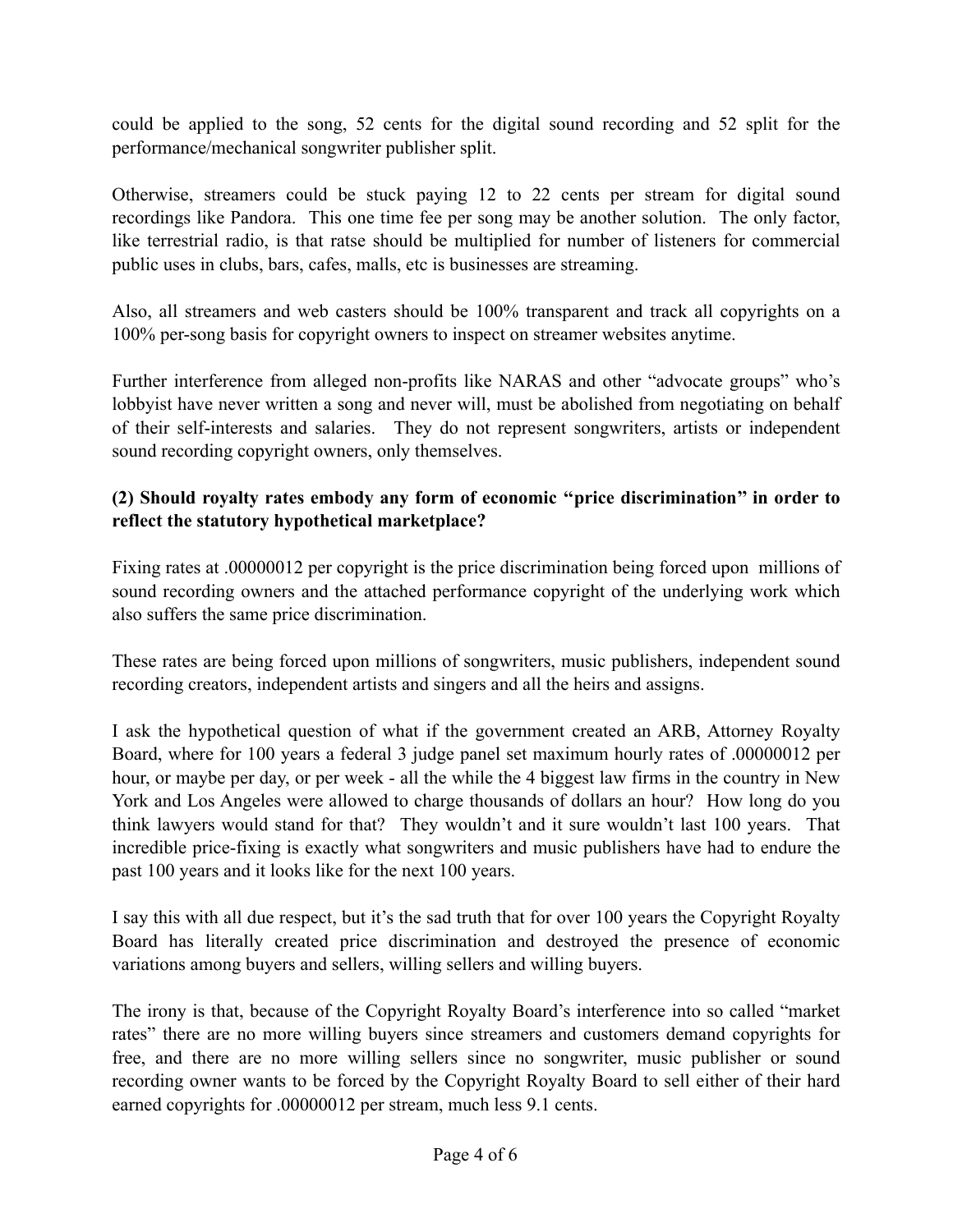# **(3) What are the potential disadvantages of establishing a statutory royalty rate not based on a per-performance royalty.**

Like the performance royalty for songwriters and music publishers, if for the long term the digital sound recording royalty is price fixed, it will stay at .00000012 for the next 100 years or until the entire royalty system collapses for the major record companies, which it has for the performance royalty.

#### **a) Is it prohibitively difficult to identify webcaster revenues for the purpose of calculating a percentage-of-revenue based royalty rate?**

As for the suggestion that either a percentage rate of gross revenue or a per-song rate could be adopted, I would agree with the Board's idea of doing both. In other words, having a minimum statutory rate for digital sound recordings that can go no lower than a 12, 22, or 52 cent rate per song, per customer, but if the gross revenue percentage rate is higher because of increased profit to the streamer, a higher per song rate is paid based upon increased gross revenues.

# **b) Is there an "intrinsic" value to a performance of a sound recording that is omitted if a percentage of revenue royalty rate were to be adopted?**

Of course there is an intrinsic value to a performance copyright just like a performance of a sound recording. It can take years to write a great song and record a great album at hundreds of thousands of dollars just for the sound recording, that has intrinsic value. If collection is done on a percentage, like in the past, streamers, PRO's, third party aggregators and distributors will use accounting tricks to evade paying statutory royalties. Only if there is a minimum rate with increased royalties if revenue rates increase for the streamers.

The only solution is for the Copyright Royalty Board is to get out of the way and when two parties like Spotify and Universal Music Group come to the CRB to set sound recording royalties, the Board's standard response should be for them to work it out themselves, like normal people.

# **A description of the Petitioners significant interest in the subject matter of the proceeding**

 Petitioner is not an attorney but very familiar with SR and PA copyrights and produces country and pop records as a singer/songwriter in Nashville, TN. Petitioner has an independent record label with multiple master digital sound recordings under the GEO MUSIC label and George Johnson Music Publishing for the past 16 years in Nashville, and 7 in Los Angeles, CA. Petitioner is a NARAS member for the past 14 years and voting member who has participated in Grammy on The Hill and Congressman Goodlatte's Copyright Roundtable last year as an artist, songwriter, music publisher, sound recording owner and copyright claimant. George Johnson